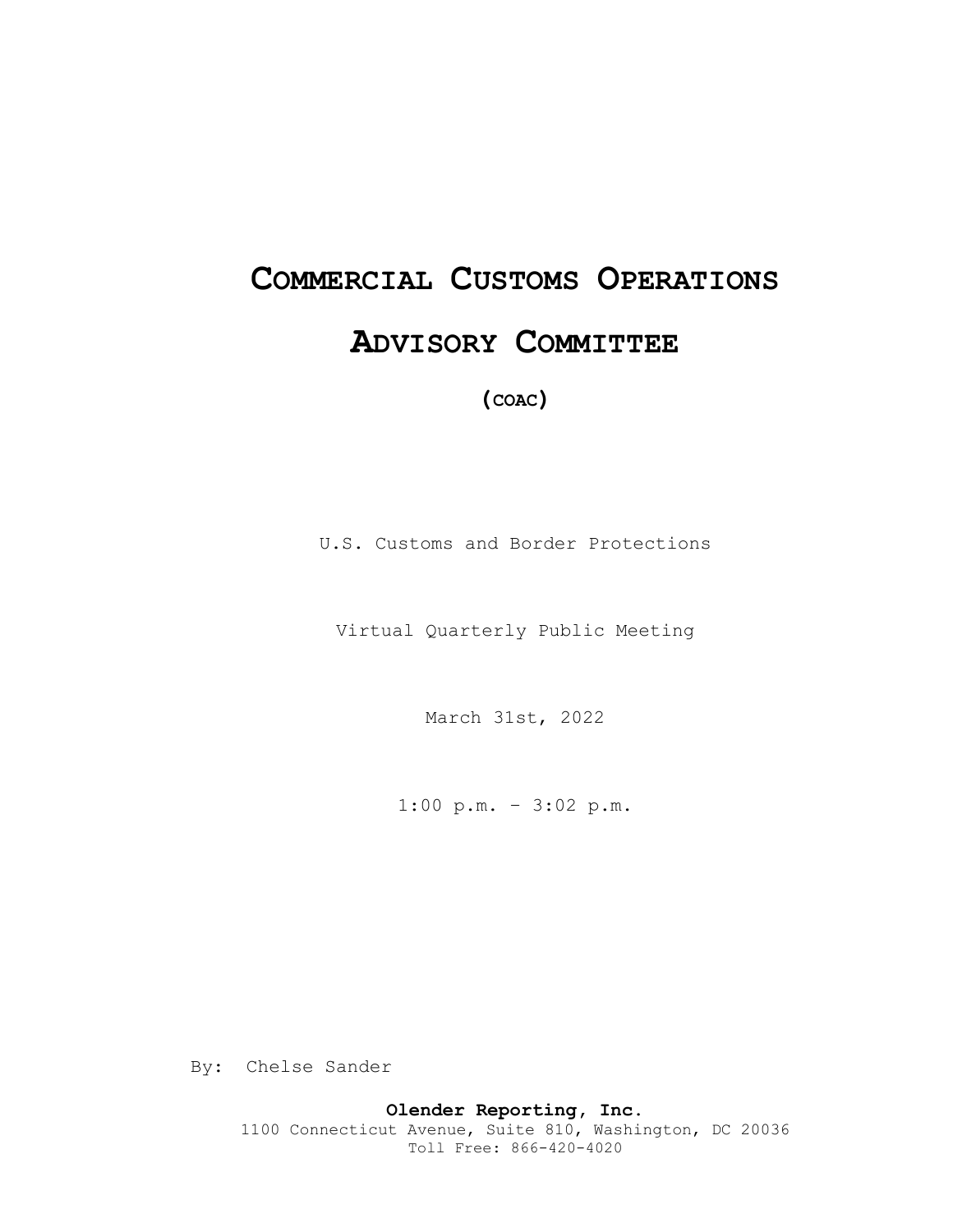### **OPENING REMARKS**

CBP Office of Trade Relations Deputy Executive Director Valerie Neuhart welcomed all the participants to the first public meeting of the sixteenth term. After going over some general meeting instructions, a formal roll call of the COAC members was held and all were members present.

CBP Commissioner Chris Magnus welcomed the members of COAC, CBP, and other governing officials who appeared together in person, as well as the public who were able to join virtually.

Executive Assistant Commissioner Pete Flores introduced himself giving an overview of his background. He thanked the members of COAC for their continued work as they strengthen their partnership. Due to the pandemic, there have been disruption and vulnerabilities within the supply chain, and so he is extremely proud of the men and women in CBP and OFO who have shown up every day to be a part of the solution during a difficult time.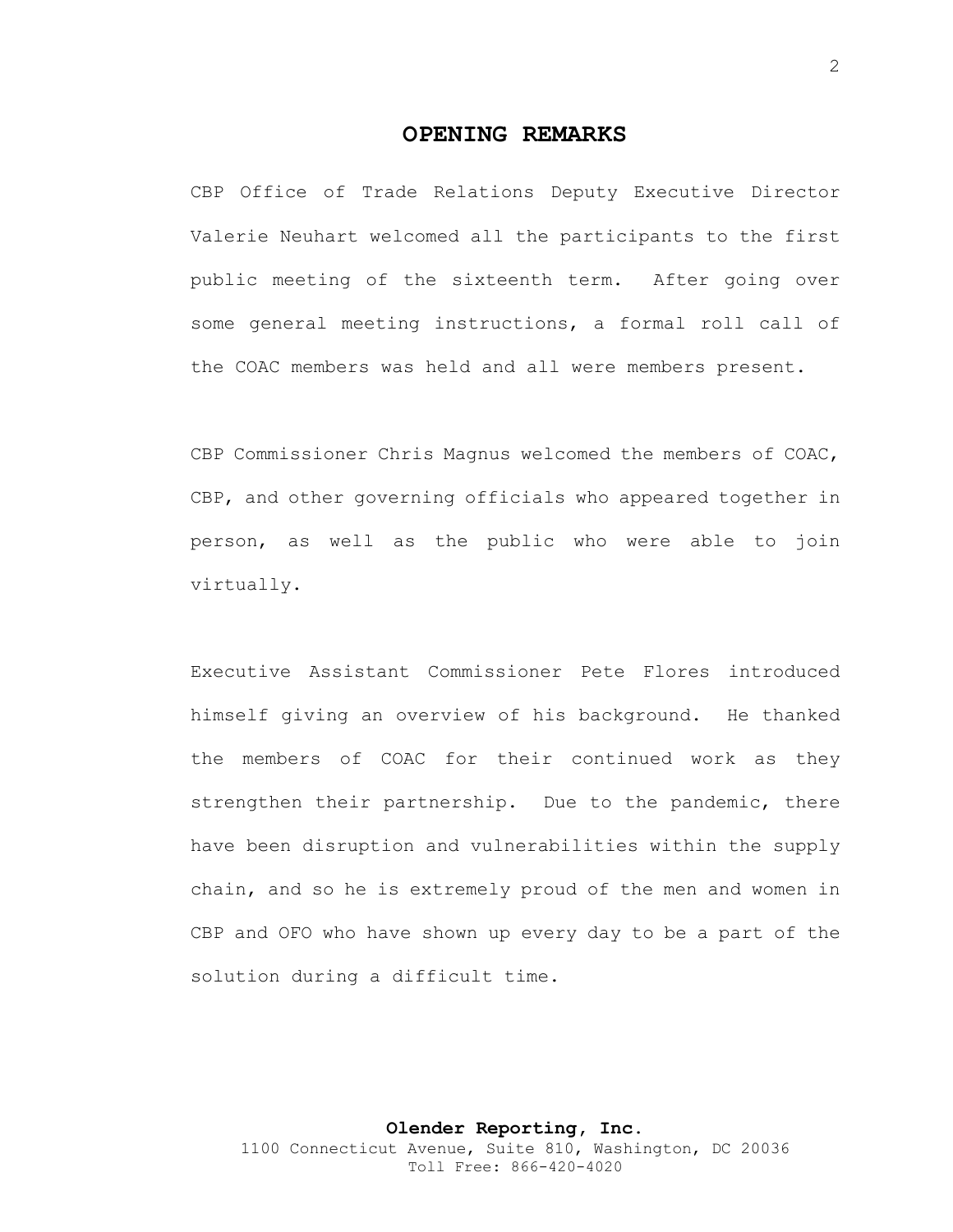CBP Commissioner Chris Magnus continued that in addition to this meeting being the first public meeting of the sixteenth term, it is also his first meeting. He empathized that although he is a newcomer, he and CBP are laser-focused on the trade mission and its importance to the nation and the economy. It was highlighted that when everyone works together, they can improve the supply chain, protect citizens from counterfeit and dangerous products, cut through redundancies, and better address critical issues such as forced labor and national security.

Continuing, some highlights and updates on current activities were provided. Congress passed the Consolidated Appropriations Act which funds the federal government for the fiscal year 2022. Additionally, \$16.3B was appropriated to CBP which includes \$87M for non-intrusive inspection systems, \$27.5M for implementation of the Uyghur Forced Labor Prevention Act, and \$12.4M for the advanced trade analytics platform.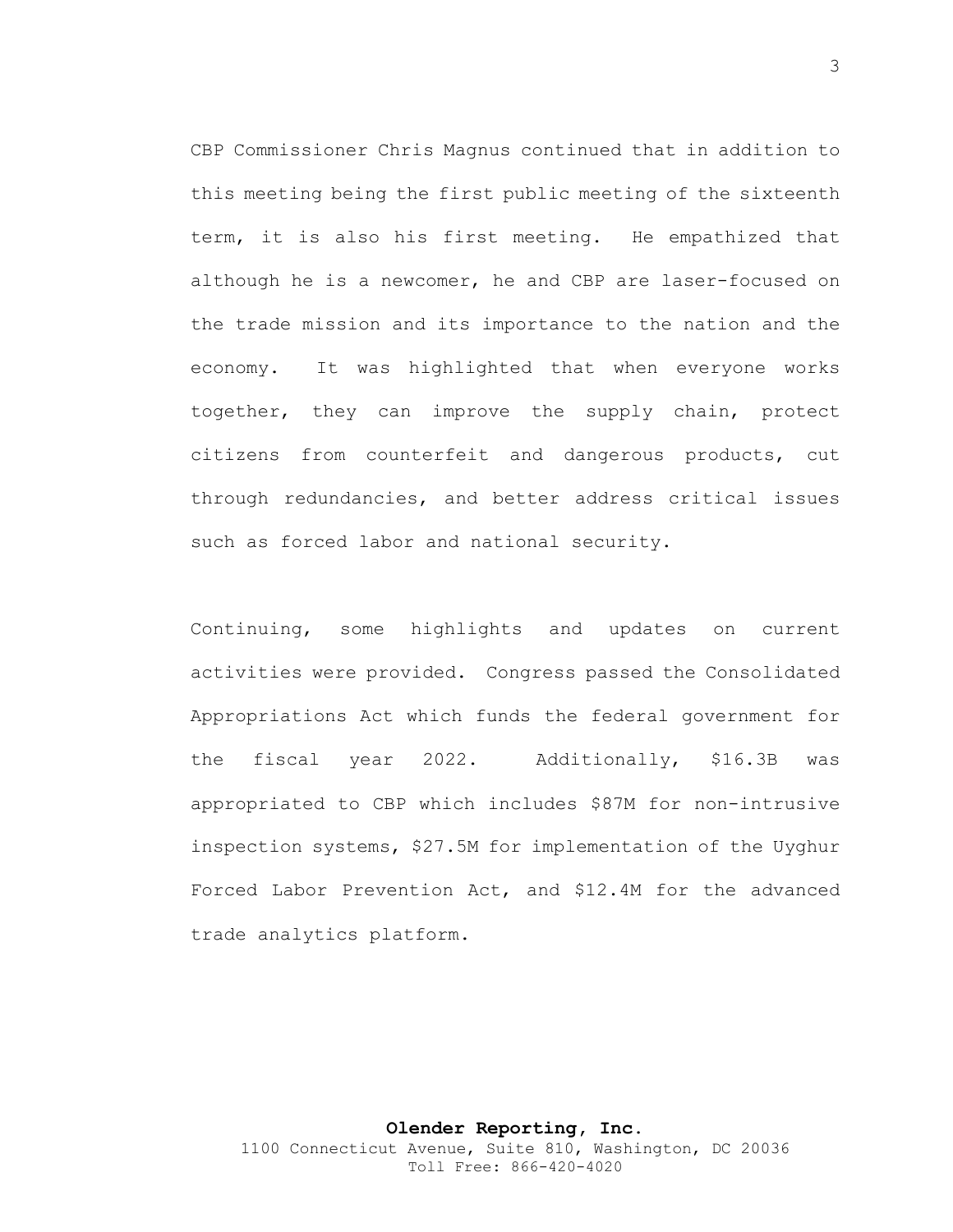CBP is working on two rules that will have a significant impact on customs brokers. The first is updating regulations under 19 CFR Section 111 with an overarching intent of enabling customs brokers to meet the challenges of the modern operating environment while maintaining a high level of service. The second relates to the broker continuing education final rule which will impact compliance issues and help to create broker import expertise.

Regarding the 21st Century Customs Framework (21-CCF), CBP will be looking at the Task Force and COAC's leadership on how the Agency can statutorily address challenges for the trade industry, trade facilitation, and other benefits that business and industry would like to see updated or codified in law. Automated Commercial Environment (ACE) 2.0 is based on advanced technology and will be developed to incorporate legacy systems, distributed ledger technology such as blockchain, and system flexibility as new technologies are available. Additionally, a new COAC initiative: the Domestic Manufacturing and Production Working Group.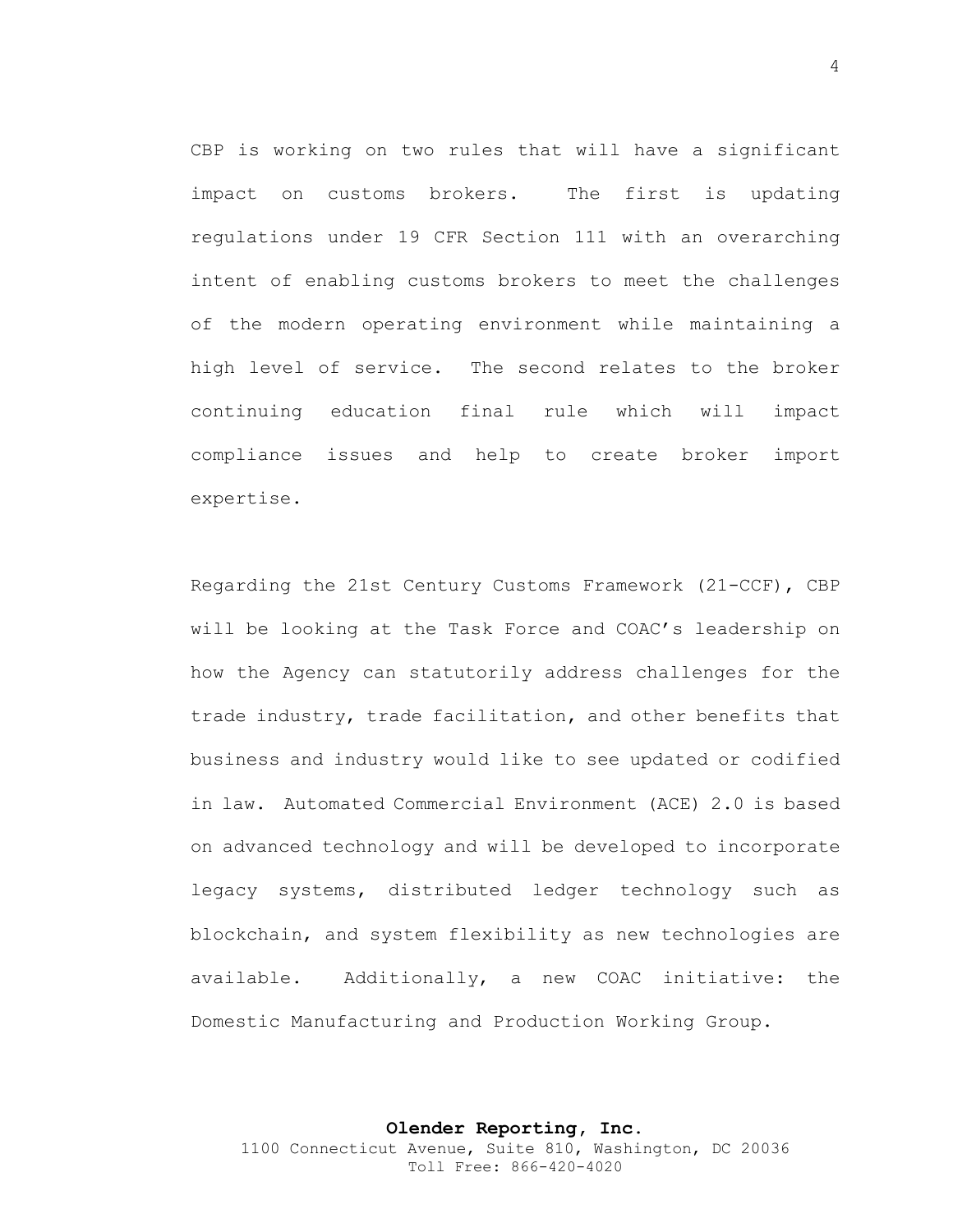Concluding, Commissioner Magnus shared that the next public COAC meeting will take place on June 23, 2022, and that there will be a public hearing on the Uyghur Forced Labor Protection Act on April 8, 2022. He then thanked his cochair, deputy co-chairs, COAC trade co-chairs, and all of the COAC members for their participation.

Tax, Trade, and Tariff Policy Deputy Assistant Secretary Timothy Skud echoed the Commissioner's sentiments on looking to COAC for guidance and recommendations, specifically on de minimis issues concerning 21-CCF, administrative, and mail issues. Further, he is interested in topics relating to forced labor and the effective administration of sanctions and other restrictions associated with the war in Ukraine.

DHS Trade and Economics Security Assistant Secretary Bridget McGovern explained that her office collaborates on a daily basis with CBP, ICE, and the private sector stakeholders to look at and lean on trade policy from an economic and homeland security standpoint.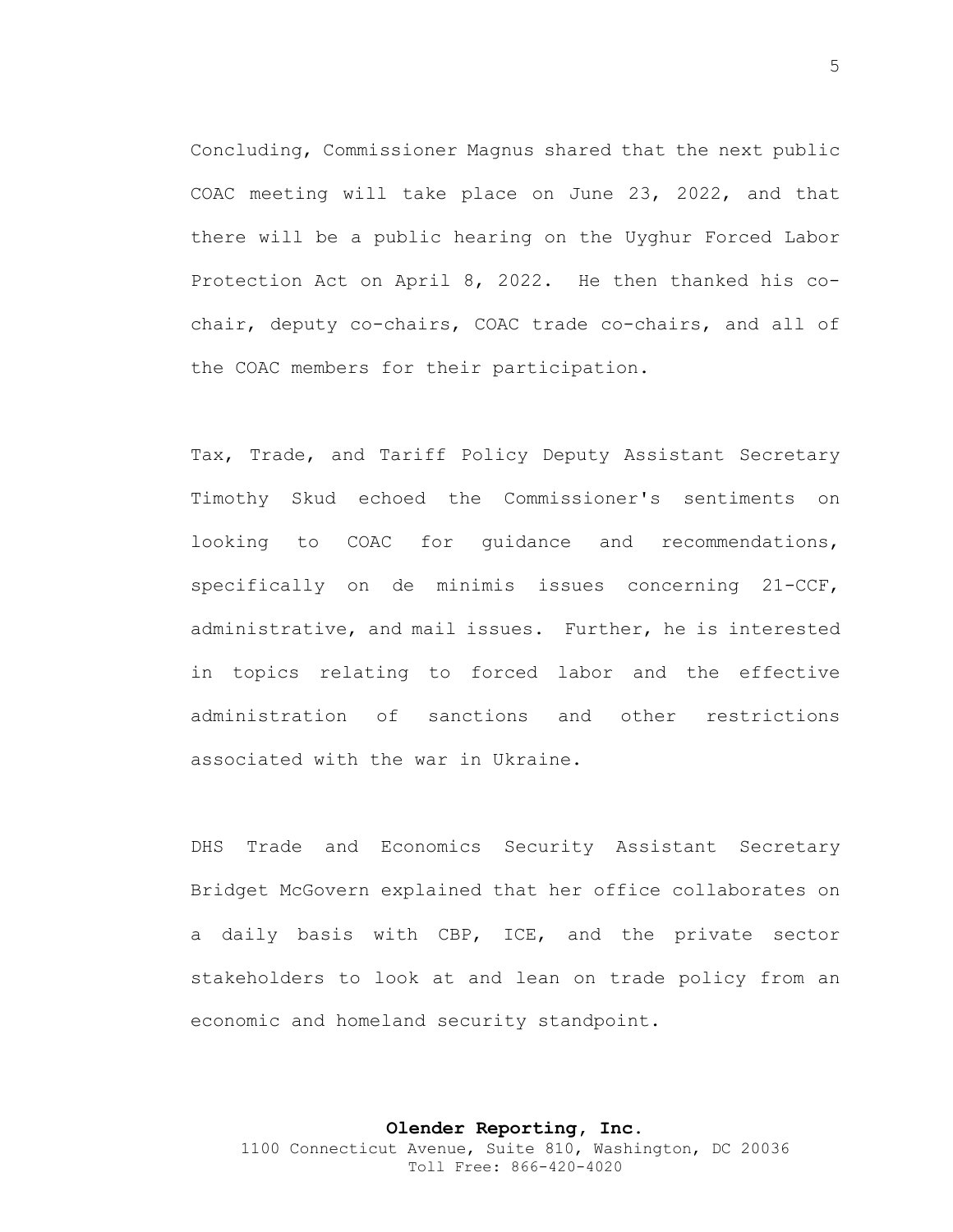She then highlighted a few key issues that DHS has been working on with colleagues at CBP and COAC. DHS leads the Forced Labor Enforcement Task Force and is working with interagency partners to implement the Uyghur Forced Labor Prevention Act. She encourages everyone to consider the requirements within the statute as an opportunity to increase supply chain transparency, emphasize the value of supply chain resiliency, and bolster U.S. economic competitiveness through transparent compliance with the law.

Briefly touching on the 21st Century Customs Framework, it is noted how important this effort is to support the shared trade priorities. Moving on to discuss supply chains, she stated that recent shocks have revealed the limitations of U.S. supply chains that have informed policy goals. These goals include collectively leveraging existing tools and new policy frameworks for supply chain transparency, effectiveness, and risk management.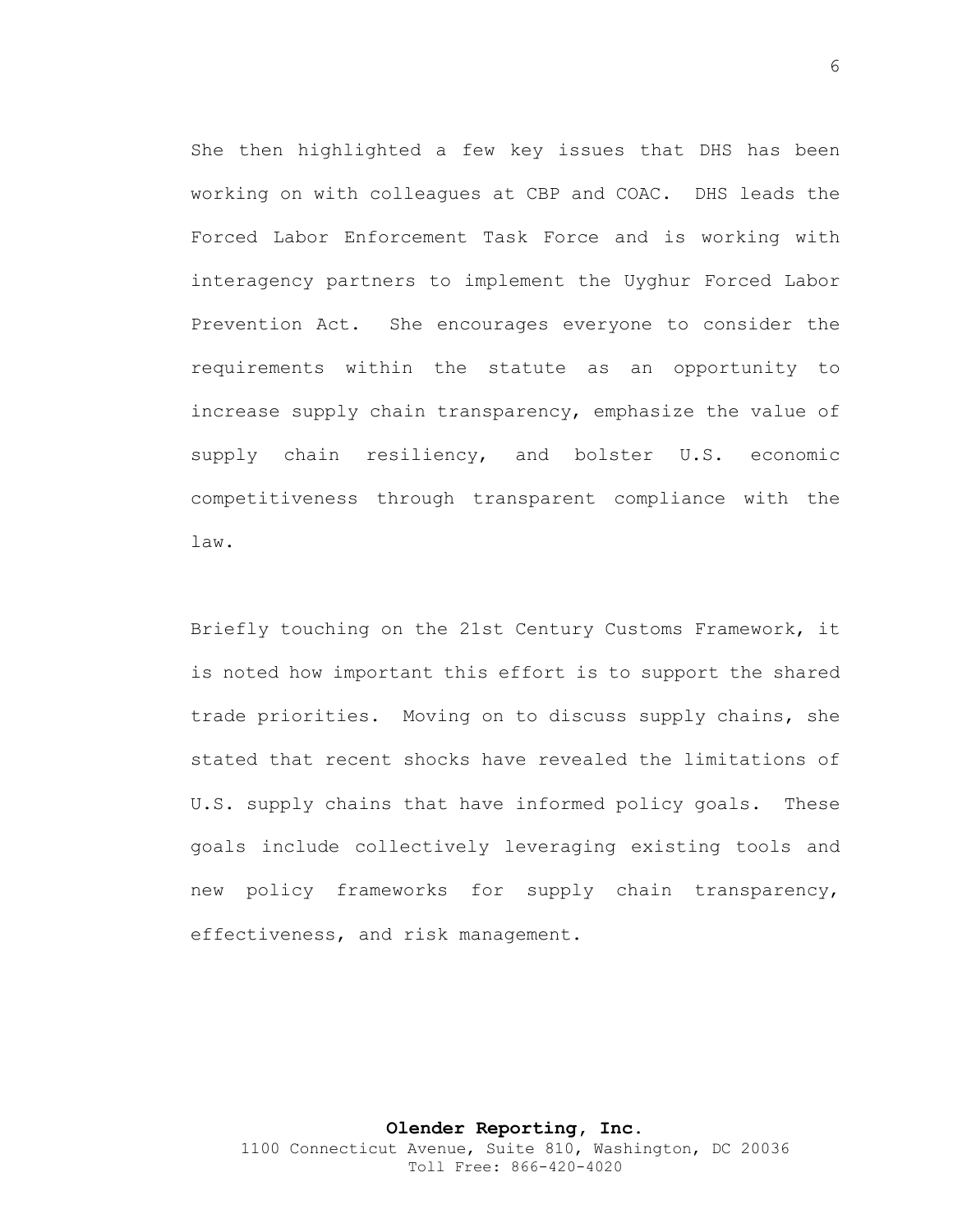Patrick Lechleitner, ICE Senior Official Performing the Duties of the Deputy Director echoed his appreciation and thanks to all in attendance. He is the permanent head of Homeland Security Investigations (HIS), the principal investigative arm of DHS and leads the IPR Center. HSI is focused on public-private partnerships and trade-related investigations and forums which enables HSI to protect industry and the American people from various actors.

COAC Trade Co-Chair Kathy Wilkins explained that Trade appreciates working with Customs and that Trade as a whole is vested in the security of the supply chain. Additionally, they are looking into recommendations made by prior COAC terms to assess their status.

COAC Trade Co-Chair Brian White thanked the leadership team, members of the various agencies, COAC, and the public for their continued service. COAC is looking forward to addressing the changing and challenging landscape of trade with CBP through collaboration and partnership as new legislation is developed and implemented.

**Olender Reporting, Inc.** 1100 Connecticut Avenue, Suite 810, Washington, DC 20036 Toll Free: 866-420-4020

#### 7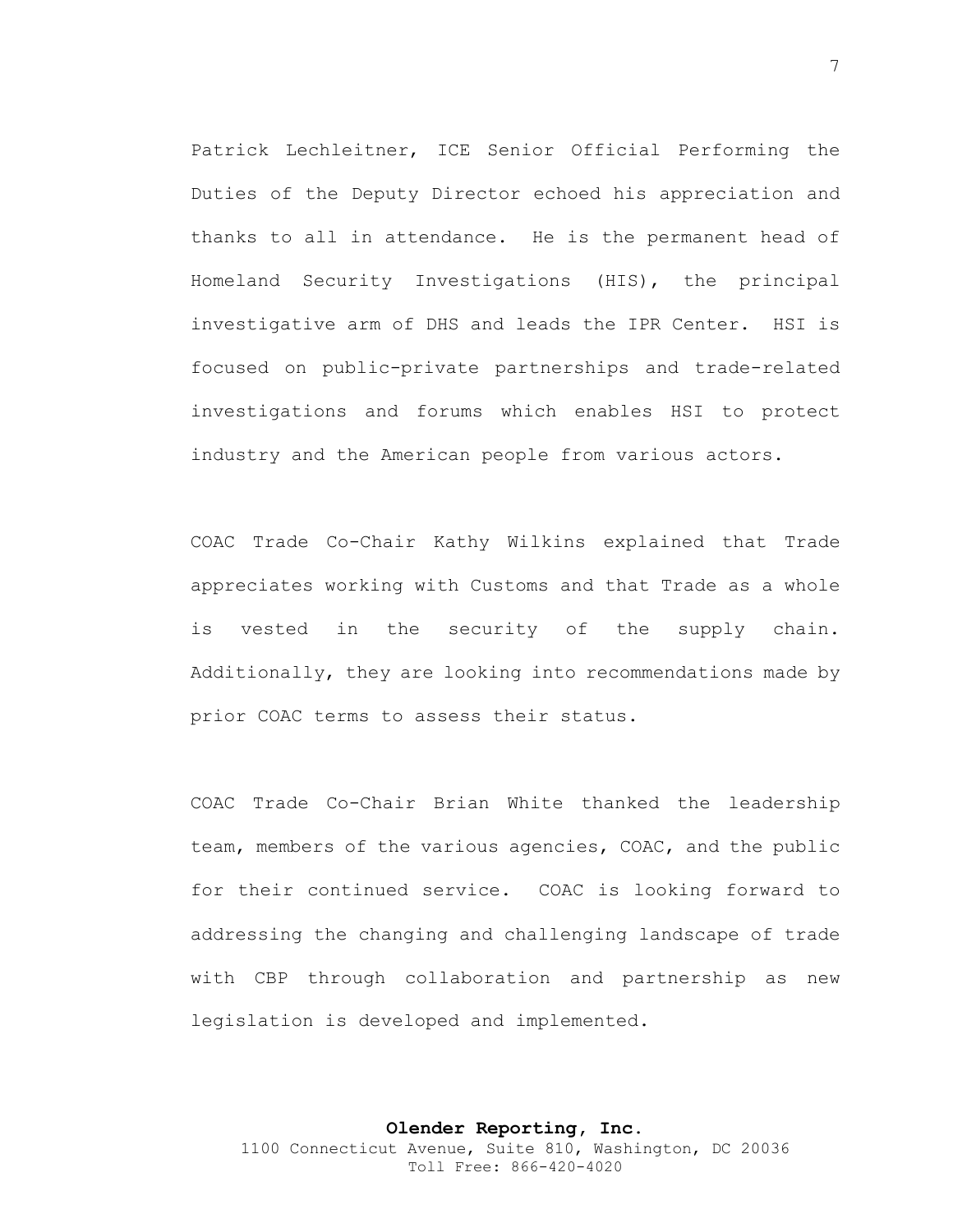All members of the sixteenth term have been on-boarded and they've used this time to determine four key priorities that this term wants to focus on. The first is trade facilitation and focusing on the use of cross-border movements and how to reduce costs, improve transparency, and simplify the overall process.

Secondly, prioritizing enforcement modernization and identifying the opportunities where they can leverage technology, machine learning, and predictive analytics to help drive better decision making and digitize CBP's enforcement efforts. The third priority focuses on riskbased partnership and seeking out ways to help improve tangible benefits and risk-based screening. Lastly, the fourth is the regulatory package updates.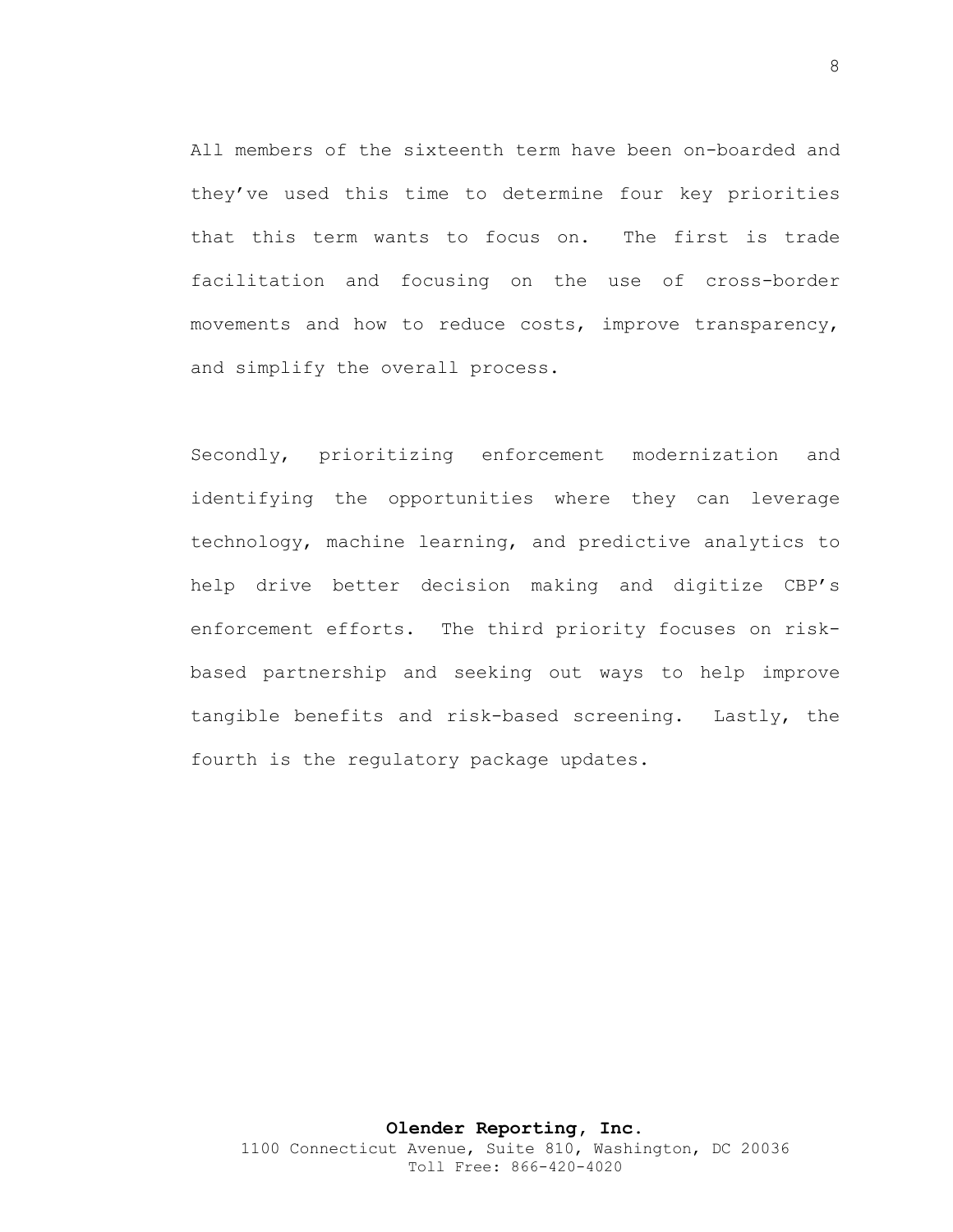### **INTELLIGENT ENFORCEMENT SUBCOMMITTEE**

COAC Co-Lead Erika Vidal-Faulkenberry provided a brief overview of the subcommittee. They are responsible for looking at opportunities to enhance trade and government processes, policy, and programs to enable Trade and CBP to be better positioned for the future. They consist of four working groups: Antidumping and Countervailing Duties (AD/CVD), Bond, Forced Labor, and Intellectual Property Rights. She also introduced the Subcommittee's two other co-chairs, Heather Litman and Matthew Zehner

### **BOND WORKING GROUP**

Subcommittee Co-Lead Matthew Zehner began by discussing the pipeline operator bonding, stating that in late 2021 Customs issued a CSMS message clarifying the bonding requirements for goods moving through a pipeline as either requiring a type one or type two bond. ACE bonding enhancements that were made by the fifteenth term for Customs to improve are now before the TSM. They are going to be watching and monitoring how the TSM is influenced by those improvements.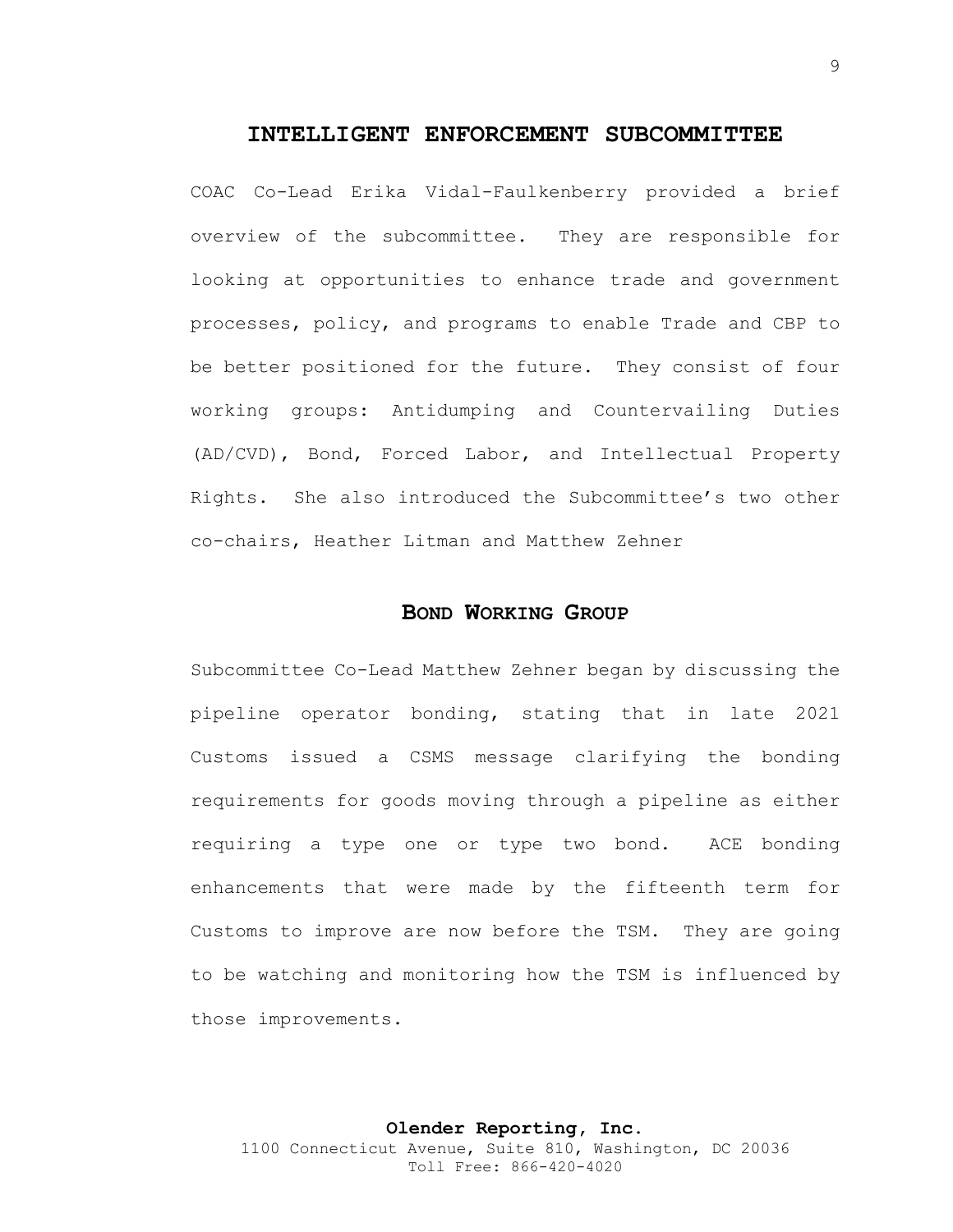Concerning risk-based bonding, Customs has adjusted its approach and is now relying on several existing authorities as they are beginning to implement it. They are also preventing suspended or debarred entities from importing using continuous bonds. However, those parties can still import but they will require single transaction bonds.

The next step for the current term is to carry forward the work in progress from the fifteenth and prior COACs. They are awaiting the publications for both the bond directive and the Notice of Proposed Rulemaking (NPRM) for part 113. Additionally, they want to conduct a review of the past working group recommendations by monitoring their implementation status as well as those that have been fully implemented.

### **ANTIDUMPING AND COUNTERVAILING DUTIES (AD/CVD) WORKING GROUP**

COAC Co-Lead Matthew Zehner stated that Alex Amdur from Customs has been leading the working group and they've already had their second meeting.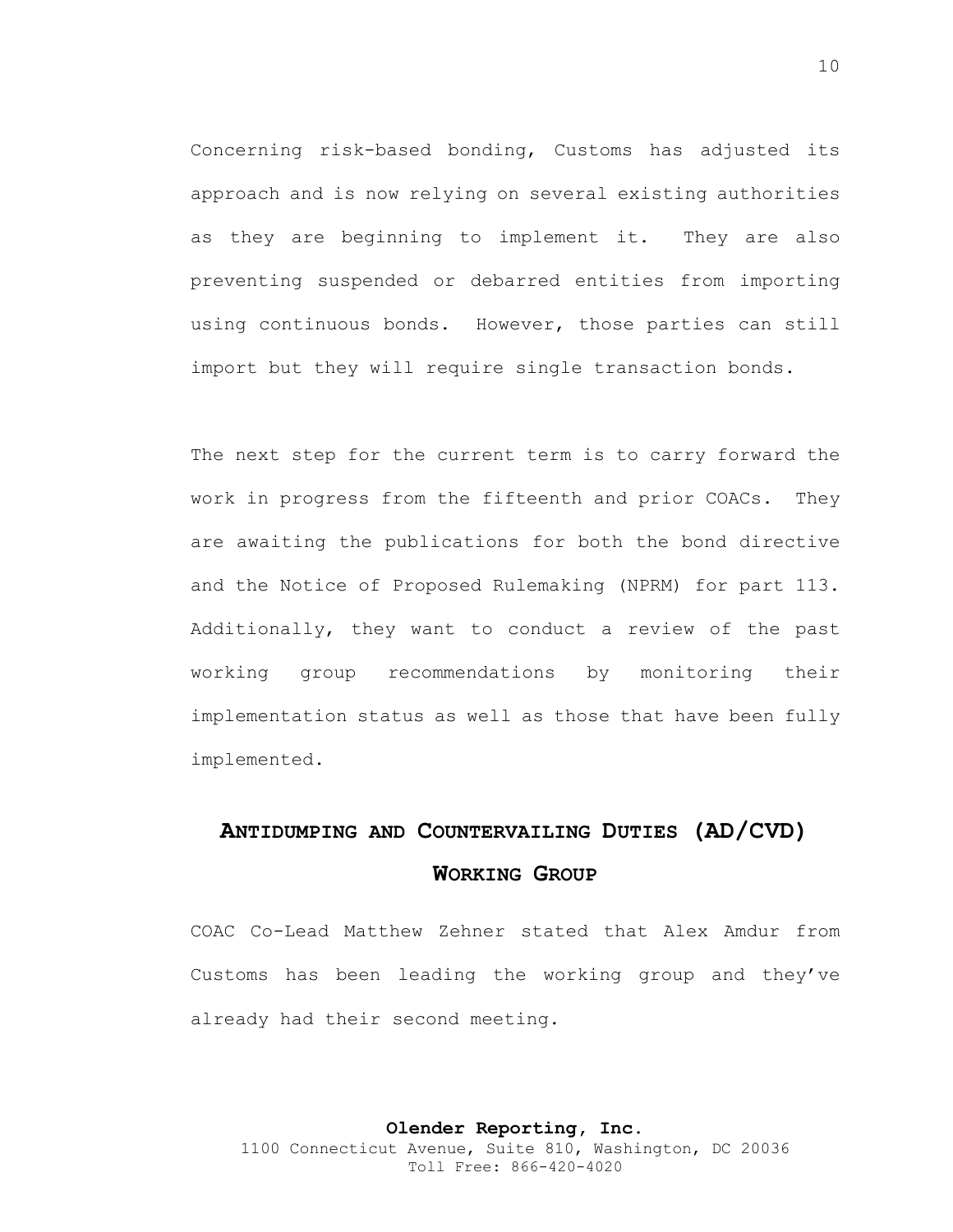The Group is focused on issues regarding importers achieving higher compliance rates for entries they are filing with two areas having already been identified as problematic in terms of compliance. This is the failure to include companion cases involved with the merchandise and the failure of properly using the case number suffix combinations that are applicable for those duty rates.

Mr. Zehner explains that the group also intends to review the content on Customs website concerning dumping and countervailing to ensure the information remains current. Also, they need to determine where trade outreach is needed for dumping and compliance shortcomings.

## **INTELLECTUAL PROPERTY RIGHTS PROCESS MODERNIZATION WORKING GROUP (IPRWG)**

COAC Co-Lead Heather Litman stated the priority of the group is to review and consolidate the current COAC and IPRWG recommendations. They are working on find pragmatic and practical solutions for improving the communication between Customs, importers, and rights holders.

**Olender Reporting, Inc.** 1100 Connecticut Avenue, Suite 810, Washington, DC 20036 Toll Free: 866-420-4020

#### 11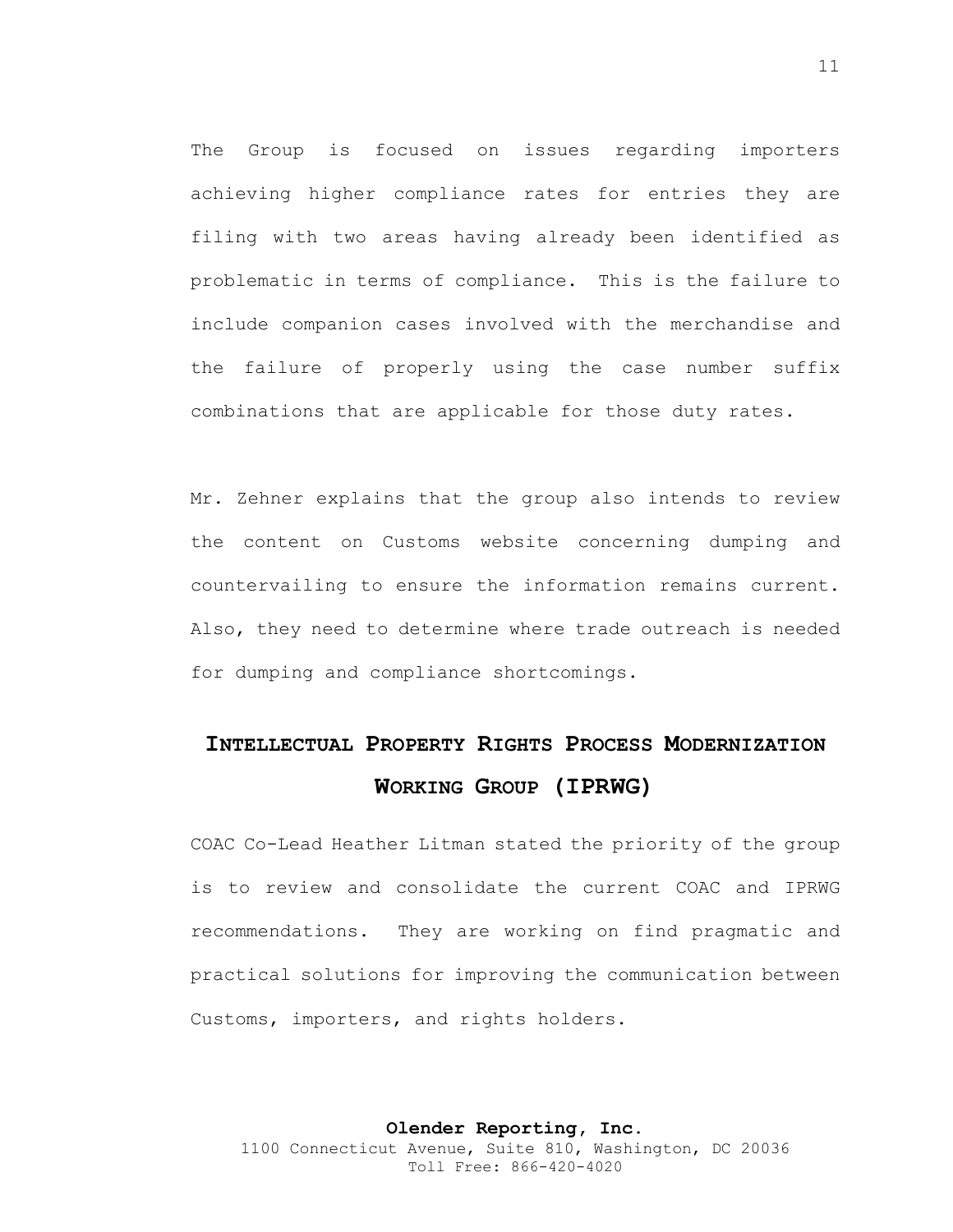The Working Group is initially focused on current CBP communication practices that impacting exam, detention, and forfeiture. The intent is to develop strategies to streamline those practices and enhancing the efficiency for all parties.

### **FORCED LABOR WORKING GROUP**

Lead Julie Pojar provided the update for the Working Group. She states that the forced labor trade leads and CBP have met to discuss and finalize the statement of work and so the larger working group hasn't met yet. The focus of the Group will be on the Uyghur Forced Labor Prevention Act in the second quarter as their current focus is the statement of work.

Trade Remedy and Law Enforcement Acting Deputy Executive Director Emily Simon explained that they have spent a considerable amount of time preparing for new beginnings while assessing past goals and recommendations.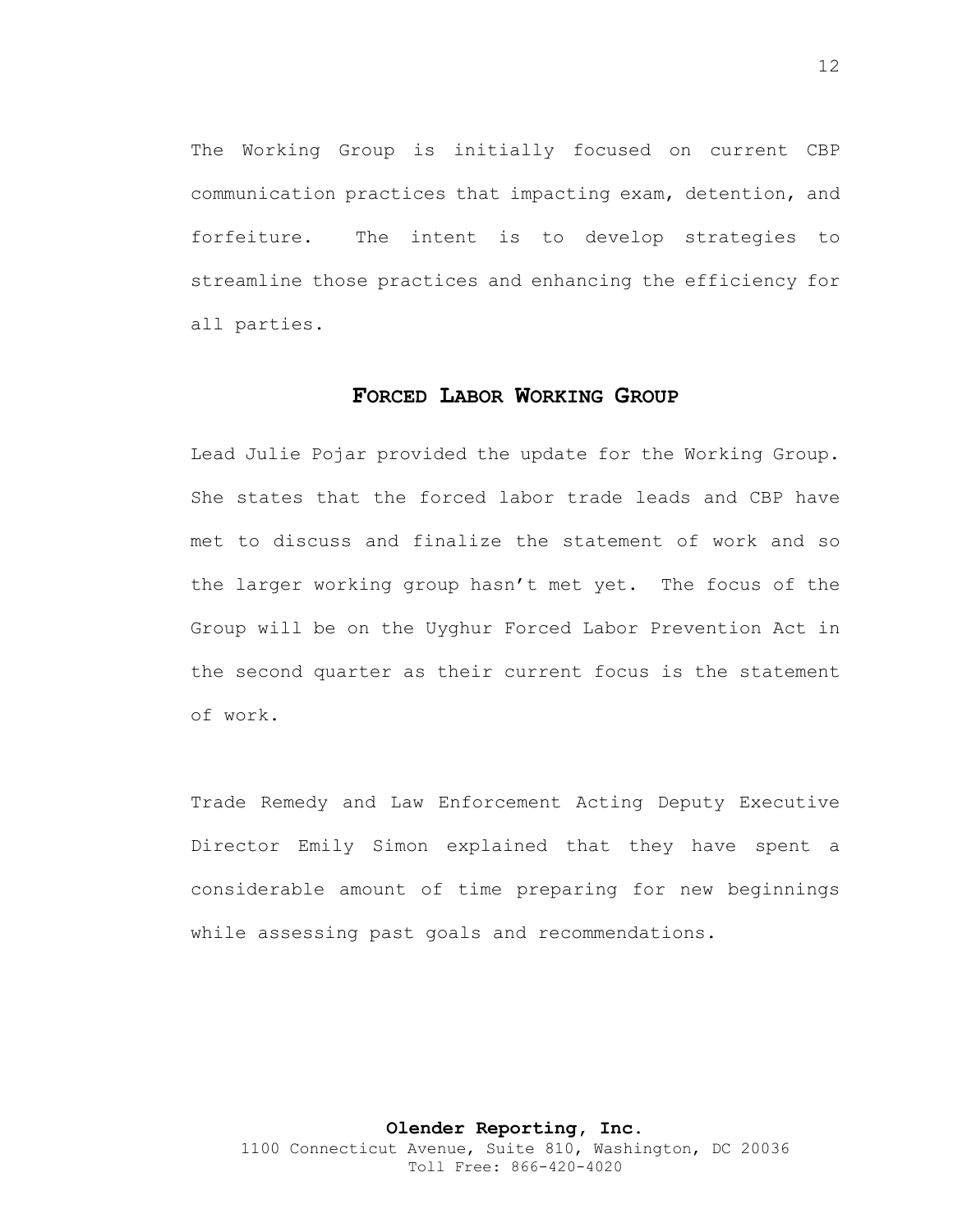With respect to the Bond Working Group, they want to confirm that there has been progress on the e-bond enhancements and the codification of e-bond in Part 113 of NPRM. They are also interested in exploring risk-based bonding approaches. Lastly, they are looking forward to the innovative approaches on how to make bonding more effective for CBP and Trade in terms of protecting revenue.

For the AV/CVD Working Group, IPRWG, and Forced Labor Working Group, it is very important to have effective and clear communication through multiple outlets for the public and are looking forward to their guidance on that. Again, they are looking to revisit and discuss past directives and recommendations from the group.

Executive Director Simon briefly highlighted that the Forced Labor Working Group will have more latitude after the public comment period closes. They are looking forward to really focus on how to embrace the challenges brought on by the Uyghur Forced Labor Prevention Act.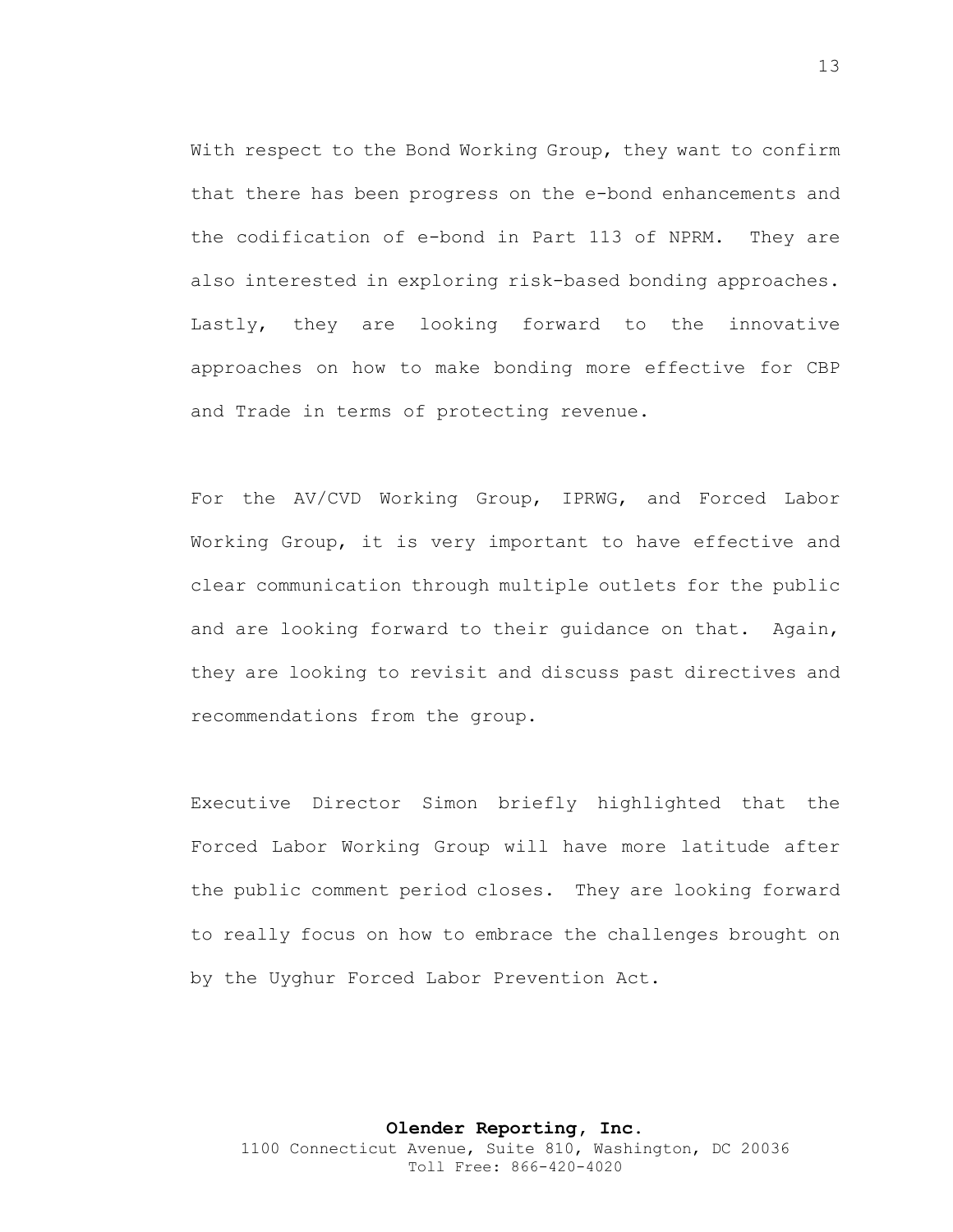### **NEXT GENERATION FACILITATION SUBCOMMITTEE**

COAC Co-Lead Jody Swentik explained that this Subcommittee has the responsibility of looking at opportunities to enhance trade and government processes, policies, and programs.

The Subcommittee currently consists of four groups: the 21st Century Customs Framework Task Force, the eCommerce Task Force, One United States Government (1-USG) Working Group, and the Automated Commercial Environment (ACE) 2.0 Working Group (previously the Re-Imagined Entry Processes Working Group). It is noted that the Emerging Technologies Working Group is temporarily inactive.

## **21ST CENTURY CUSTOMS FRAMEWORK (21-CCF) TASK FORCE**

Working Group Lead Brian White provided a brief history of the Task Force from its beginning in 2019 until present. Now, they are able to go back to the original philosophy of 21-CCF while incorporating all the enforcement actions that CBP is looking to accomplish based on today's challenges.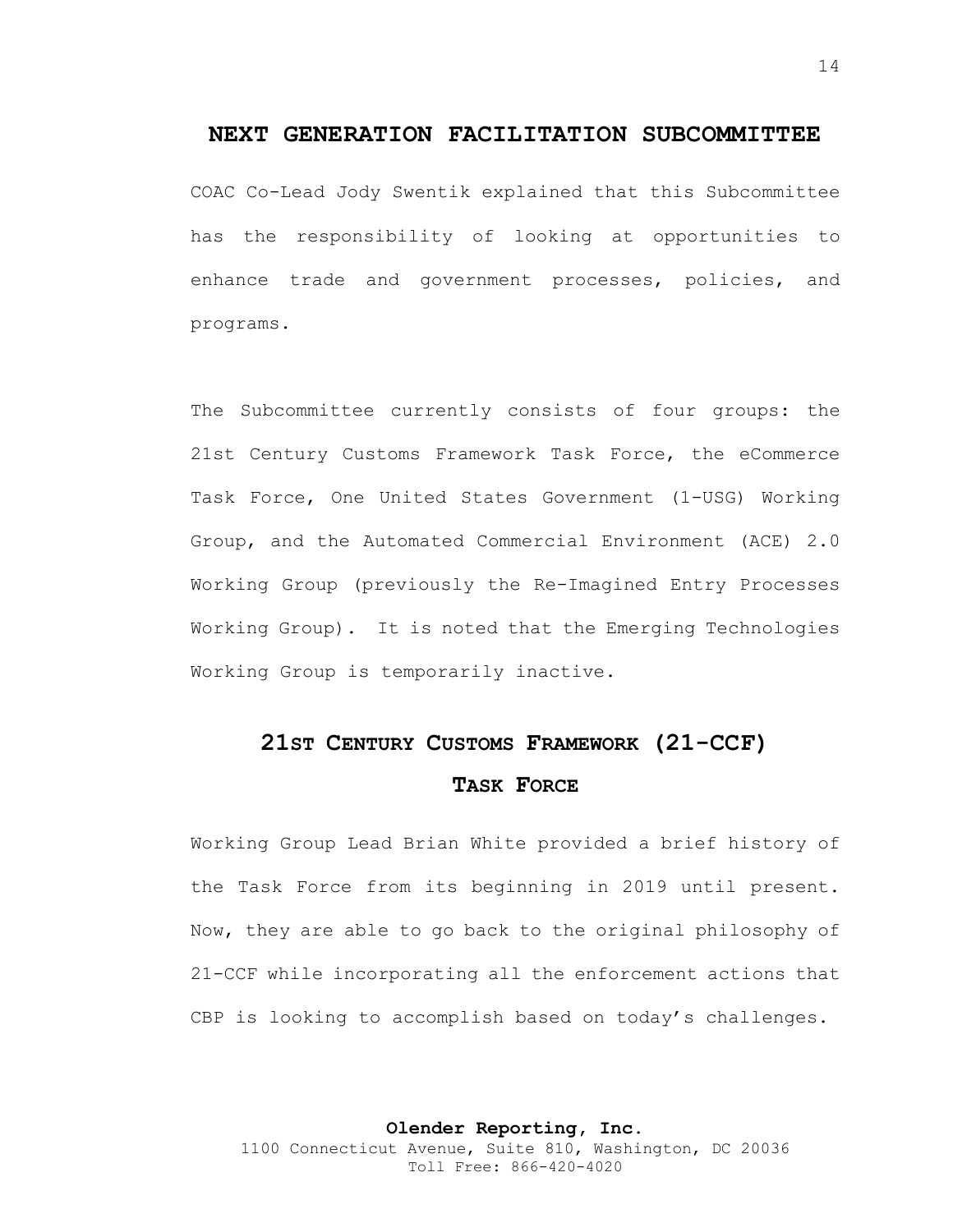They are currently reevaluating the Task Force, have added over twenty new members, and assesses their process. What they've discovered is the need to identify across the whole of trade is the spectrum of alignment and to identify what those key areas are where they are aligned and diverge. The next step will be meeting with CBP's leadership team as a focus group once those ideas are distilled.

### **E-COMMERCE TASK FORCE**

Working Group Co-Chair Amy Smith explained that their mission is to examine the growing eCommerce ecosystem and how to keep trade flowing while also recognizing the security challenges they and Customs are seeking to address. Over the last decade, eCommerce has become a pillar of the economy with growing options for consumers and growing customer base for SME's. Stifling eCommerce would harm the U.S. economy and so they must support Customs' mission of managing the risk within the eCommerce environment with practical, cost-effective, and narrowly focused recommendations.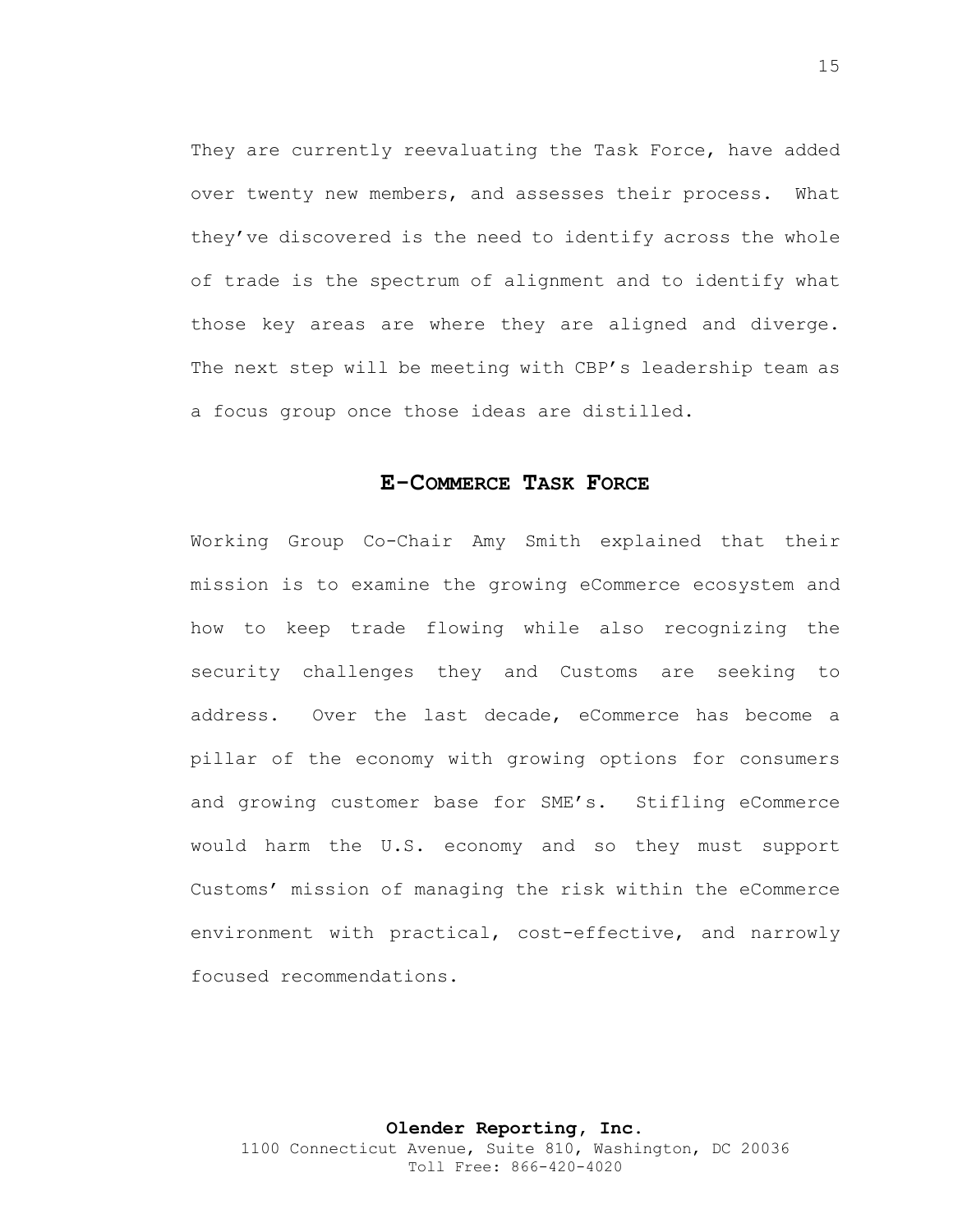During the group's first meeting, Section 321 shipments were discussed along with the mandated use of HTS numbers for those shipments and the outstanding issue of multiple parties transmitting data. Members of Trade view the HTS as the method for determining if a shipment requires a PGA filing while others have demonstrated that there are other methods deployed to determine that requirement. This will be further examined in the coming months.

Ms. Smith adds that the Task Force is required to respond to recent developments. There are certain members within Trade that are concerned about an emerging proposal addressing the future of processing upcoming eCommerce shipments. However, taking steps backwards in this global environment is counterintuitive to the communities shared objectives. Global partners are watching and deliberating their own regulatory changes and look to the U.S. for leadership and is an example of how changes made at home could profoundly impact U.S. companies abroad.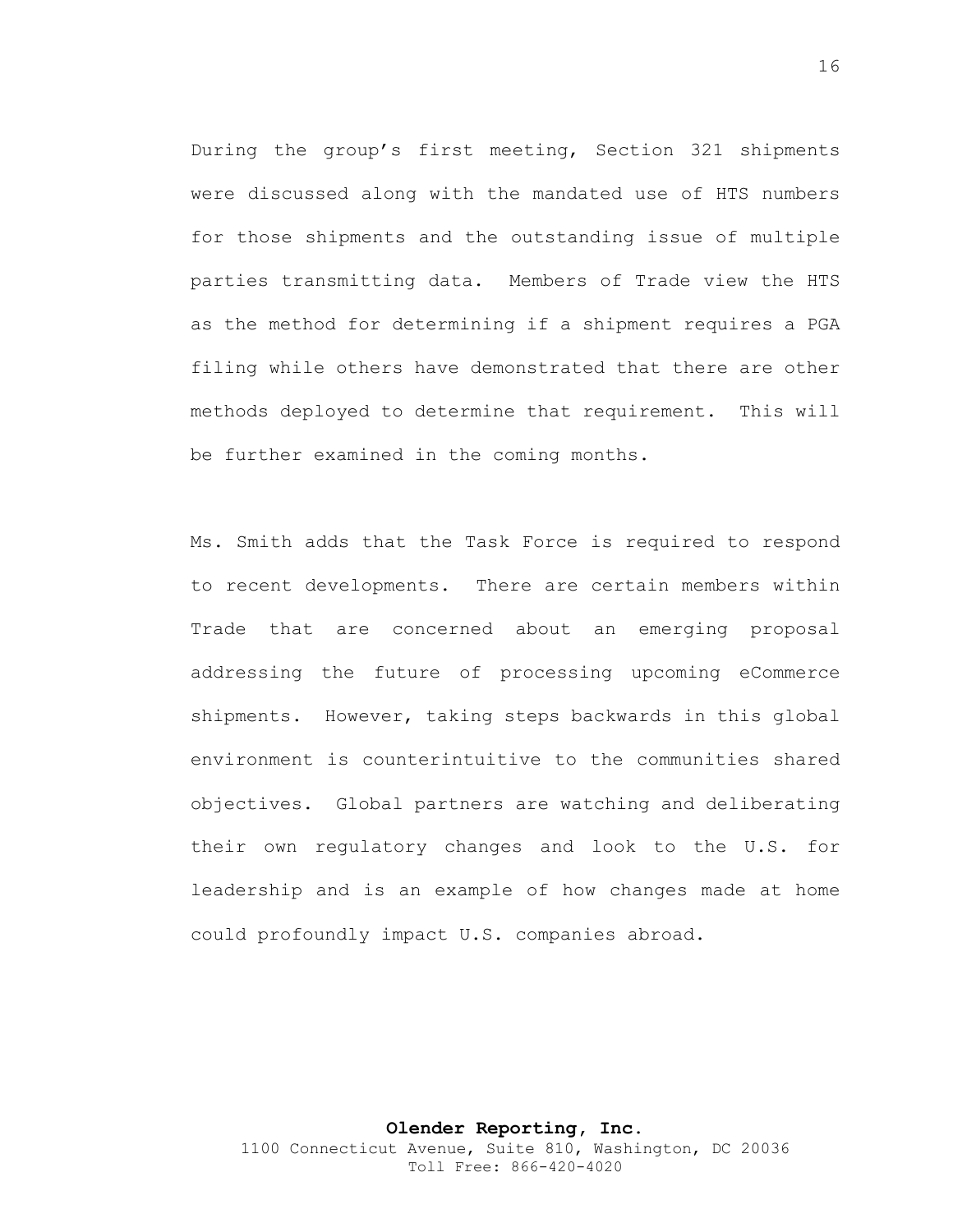### **ONE UNITED STATES GOVERNMENT (1-USG) WORKING GROUP**

Working Group Co-Lead J.D. Gonzalez highlighted that they have already had two productive meetings that have allowed them to engage and address areas of advancement with the automation process. The group is very much looking forward to further engaging the PGA by taking into consideration the 21-CCF and the vital role PGAs play. Currently, there are still PGAs that are not fully intergraded in with the on automated system with CBP.

In order to achieve a true 1-USG processing, two systems need verification referencing Ms. Smith's comments on HTS. Additionally, the group is looking forward to working with the eCommerce Task Force on ACE 2.0 to develop a unique identifier or the continuance of HTS to determine PGA exemptions with the express packaging and entry processing.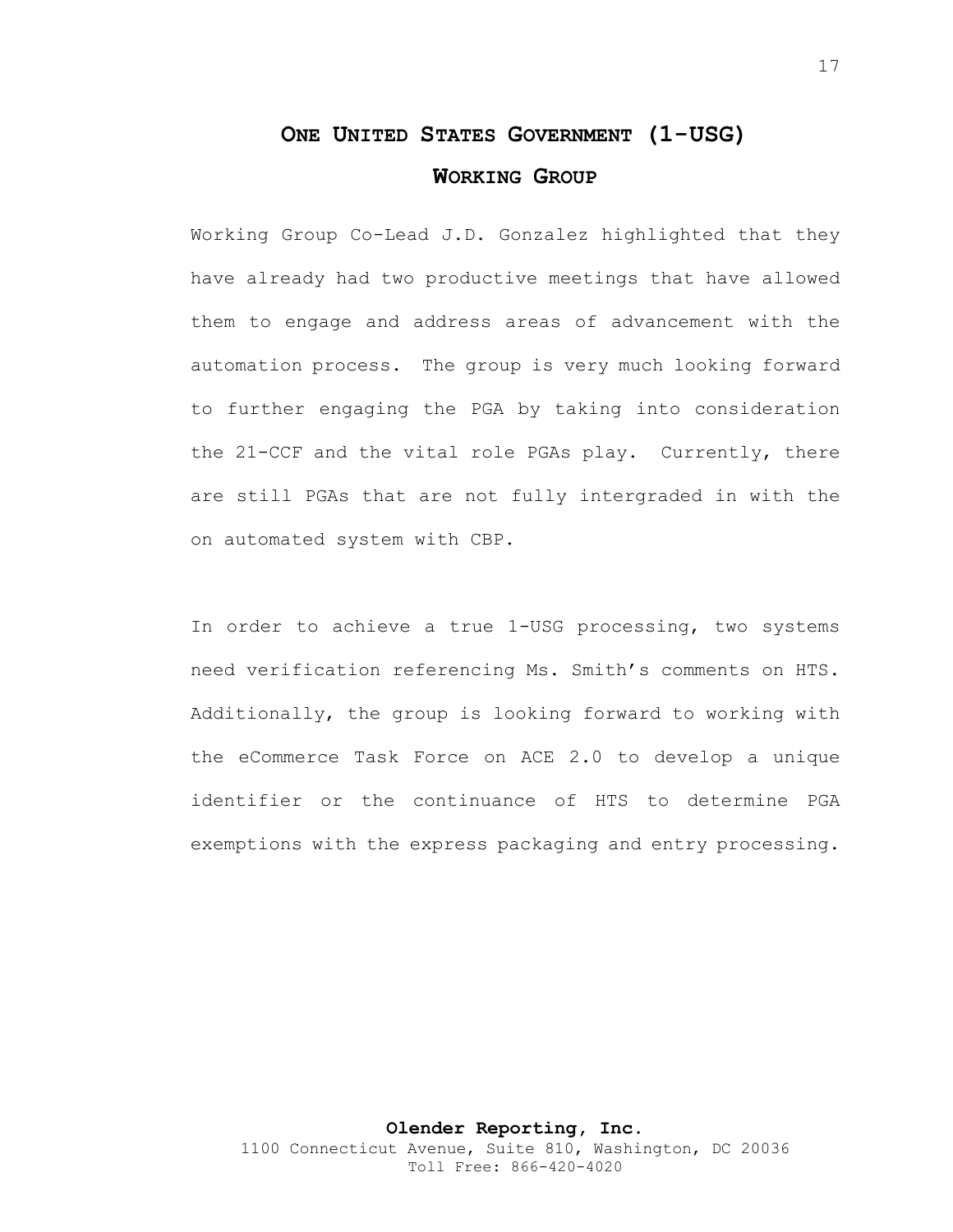### **AUTOMATED COMMERCIAL ENVIRONMENT (ACE) 2.0 WORKING GROUP**

Working Group Lead Jody Swentik stated that they are utilizing the foundations of the United Entry Process Working Group and the Reimagined Entry Process Working Group. Their objective is to recommend to Customs an operational framework for a new and improved ACE with future technology that identifies gaps related to the entry manifest, post-entry, and audit. Additionally, Director Vincent Annunziato provided the group with a high-level overview of gap analysis his team is working through which will be shared with the group in the near future.

Trade Policy and Programs Acting Executive Director Gail Kan touched on each of the Subcommittee's Working Groups and Task Forces, giving an overview of of the important work that is being done by each group.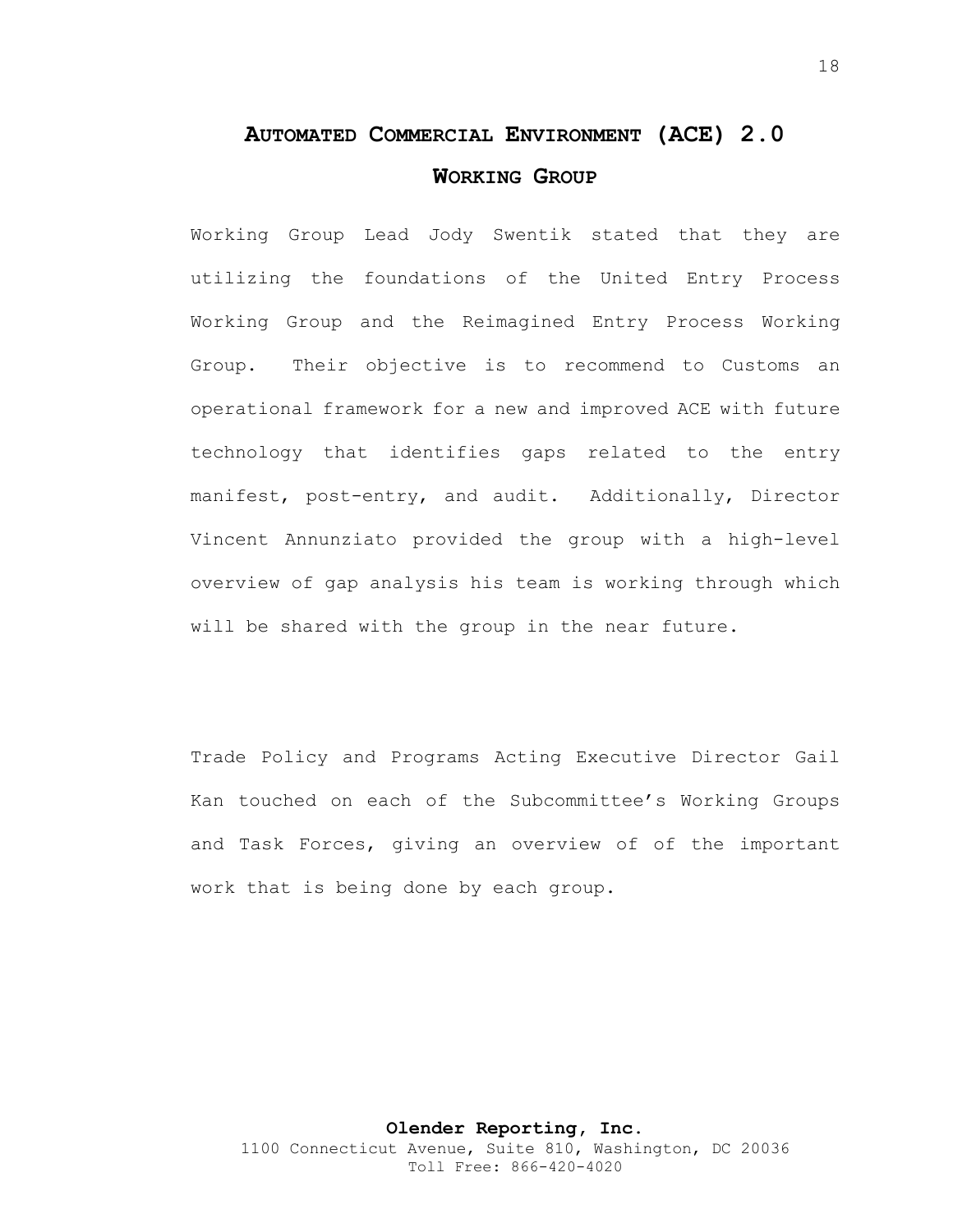#### **PUBLIC COMMENT**

The first question presented was, in what ways are you anticipating block chain to be more useful for CBP transactions and will those be in the same space of financial transactions? Further, will access to information on the block chain be exclusive to CTPAT or to everyone with access to ACE? Deputy Executive Director Valerie Neuhart responded that, as posed, the question spans across a multitude of operational areas of CPB and it will be taken to CBP leadership and appropriate program directors who could potentially respond to the inquiry.

Another question posed was in regard to Section 301 exclusion reinstatement, asking when will HS code 99038867 become available for filing? Acting Executive Director Gail Kan replied that the exclusions have been reimplemented by the Federal Register Notice and that CBP is going to beady for Trade to start filing on April 7, 2022.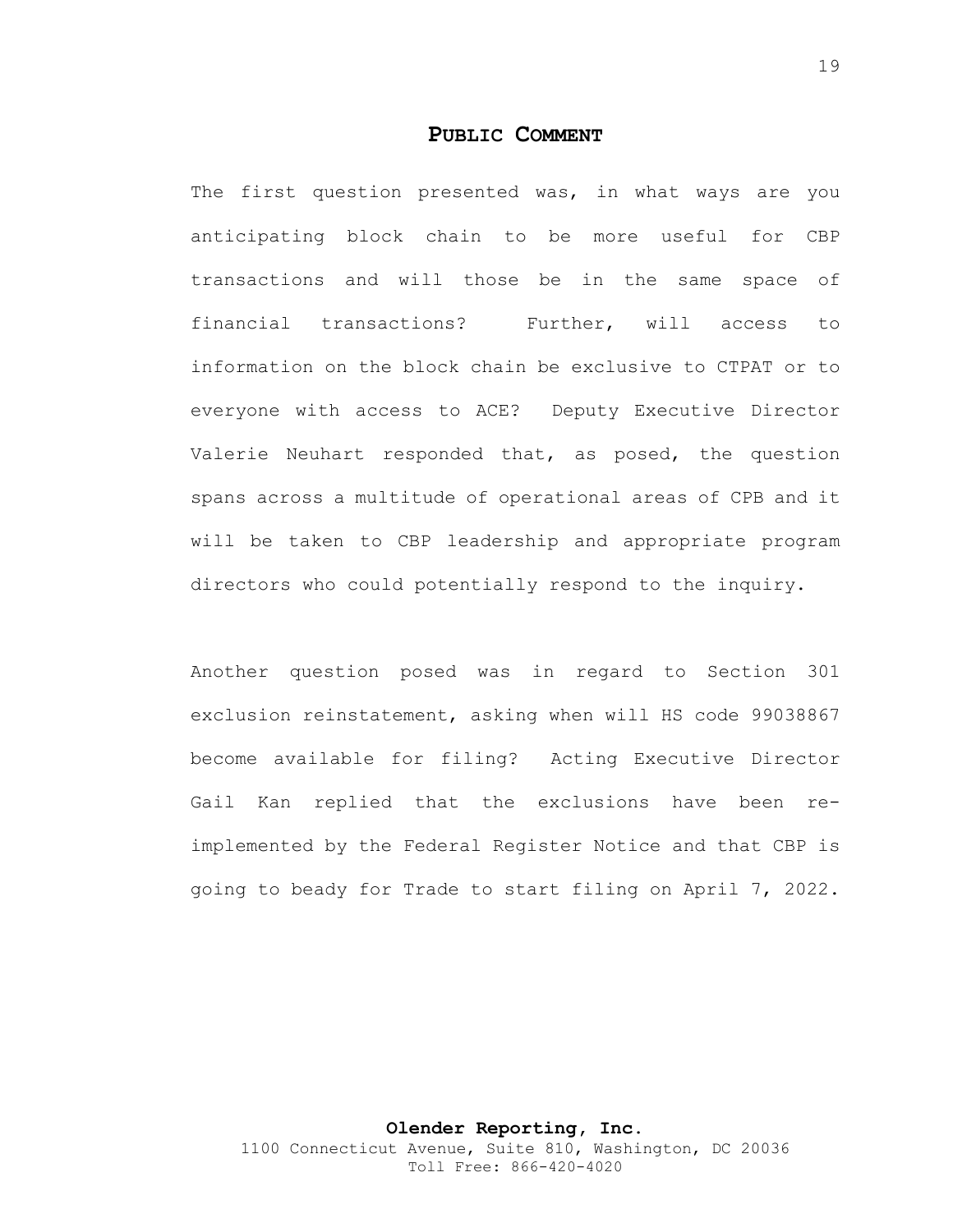### **RAPID RESPONSE SUBCOMMITTEE**

Subcommittee Co-Lead Brian Barber provided brief overarching updates. They have met this quarter to review their existing working groups and memberships. Specifically, the Broker Continuing Education Working Group and the Broker Exam Modernization Working Group has merged and is now the New Broker Modernization Working Group. The newly found group will have their first meeting mid-April.

Trade Policy and Programs Acting Executive Director Gail Kan noted that they began with an Advanced Notice of Proposed Rule Making in October of 2020 and subsequently, publishing the Notice of Proposed Rule Making on September 10, 2021. To date, they are working on that final rule.

The newly merged Working Group will be focusing on the various modernization efforts that both CBP and the broker industry want such as broker modernization regulations, broker continuing education, and improvements on the broker exam.

Toll Free: 866-420-4020

20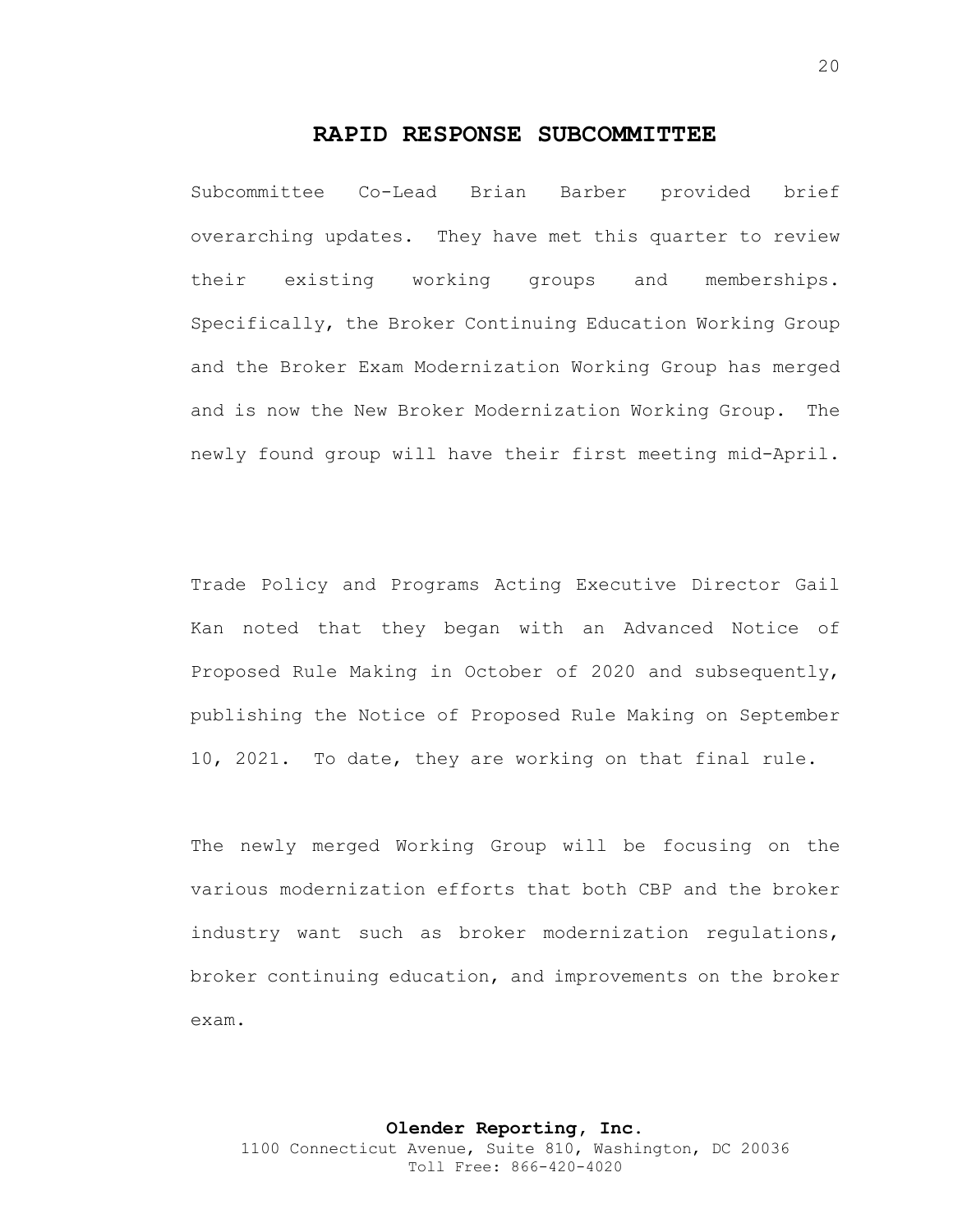Executive Director Kan then disused the United States - Mexico - Canada Agreement (USMCA) Working Group, noting that since its implementation on July 1, 2020, over \$890B worth of goods have been imported into the U.S. claiming preference under that agreement. Looking ahead, the group will be continuing to leverage the private sector input to fully implement that agreement, particularly the Chapter 7 provisions on administration and trade facilitation.

Lastly, she introduced a new COAC initiative with the creation of the Domestic Manufacturing Production Working Group. This group will work to further understand Trade areas within CBP's legal authority which impacts domestic industries.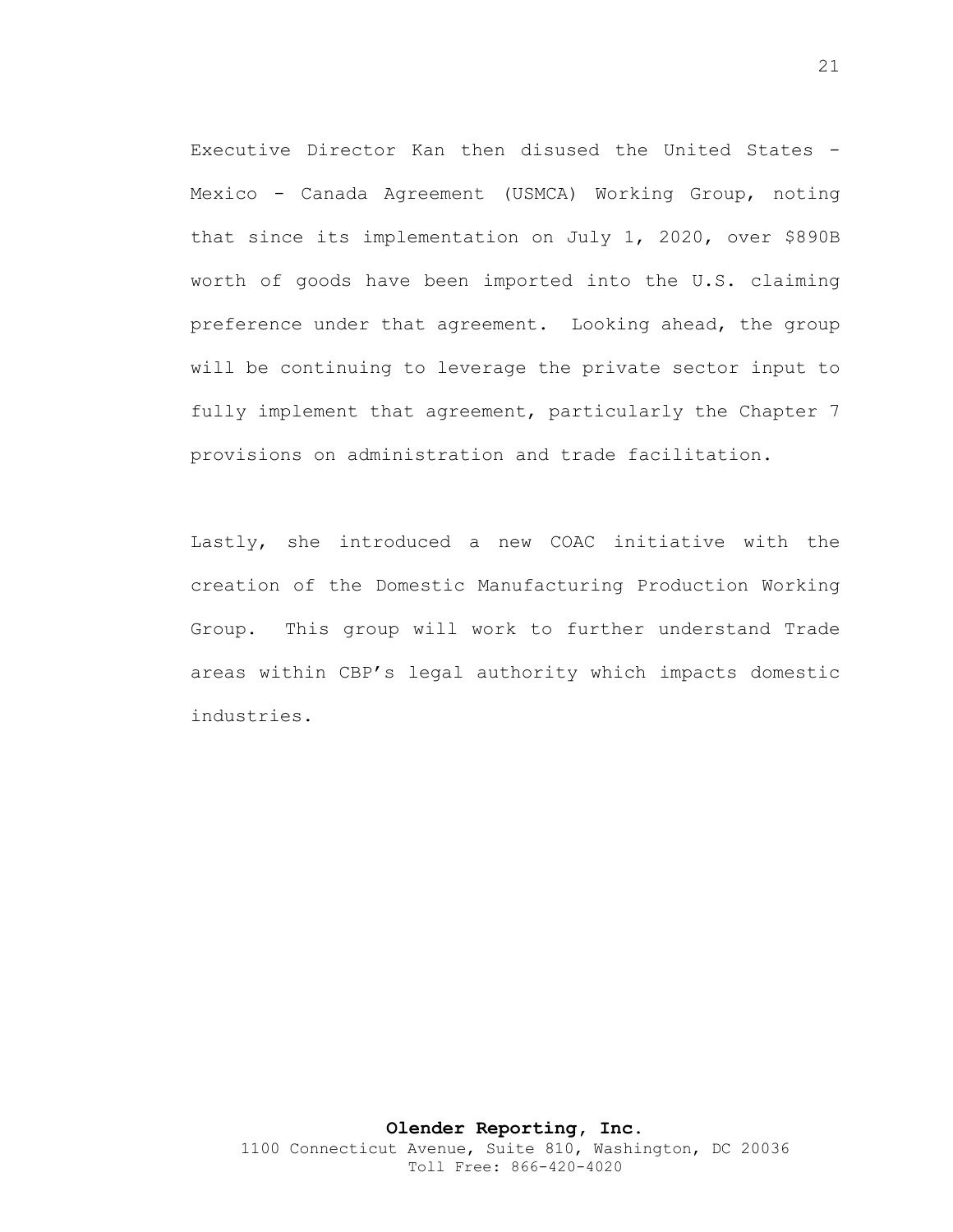### **SECURE TRADE LANES SUBCOMMITTEE**

Subcommittee Co-Lead J.D. Gonzalez explained that they are in process of vetting more members of Trade. This Subcommittee will focus on uninterrupted improvement in areas aimed at modernization, the import/export process, trade intelligence, and maximizing automated proficiencies.

### **TRUSTED TRADER WORKING GROUP**

Working Group Co-Chair Kerry Novak noted that they have held two meetings with the full group, one as a kickoff that included introductions from CBP and COAC members, and the other included representatives from FDA who have enlisted the Working Group to provide feedback on what an FDA Trusted Trader Program would look like.

### **EXPORT MODERNIZATION WORKING GROUP**

Working Group Co-Chair Dave Corn updated that they have met three times to date with a primary focus on the launch of the electronic export manifest for all modes of transportation. They will be reviewing post-departure requirements in review of data elements for export.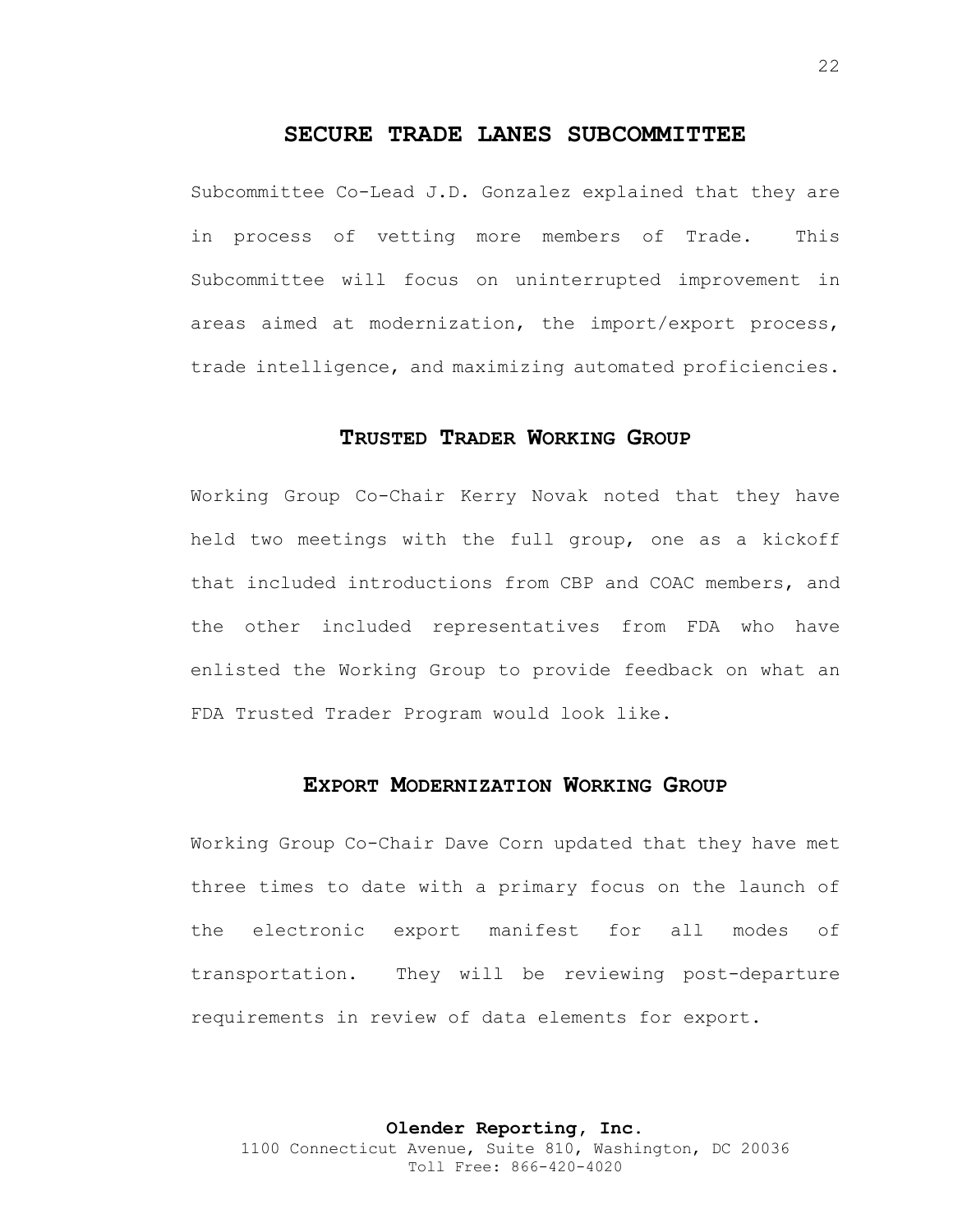### **IN-BOND WORKING GROUP**

Working Group Co-Chair Chris Everly feels that there are many opportunities to improve upon and refine the group's recommendations and deliverables, such as amending in-bond entries without having to delete the original entry. Additionally, they will be focusing on clarifying automation versus electronic capabilities and the transfer of liability. The group is expected to have recommendations finalized by the June deadline

### **REMOTE AND AUTONOMOUS CARGO PROCESSING WORKING GROUP**

Working Group Co-Chair Stephen Simmons briefly stated the group's objective moving forward will be to refine the White Paper to focus on emerging technologies that enhance cargo processing and then to design a road map for cost benefit risk analysis.

Cargo and Conveyance Security Executive Director Thomas Overacker announced that it is the twentieth anniversary of the creation of the Customs-Trade Partnership Against Terrorism (CTPAT), announced in November of 2001.

#### **Olender Reporting, Inc.**

1100 Connecticut Avenue, Suite 810, Washington, DC 20036 Toll Free: 866-420-4020